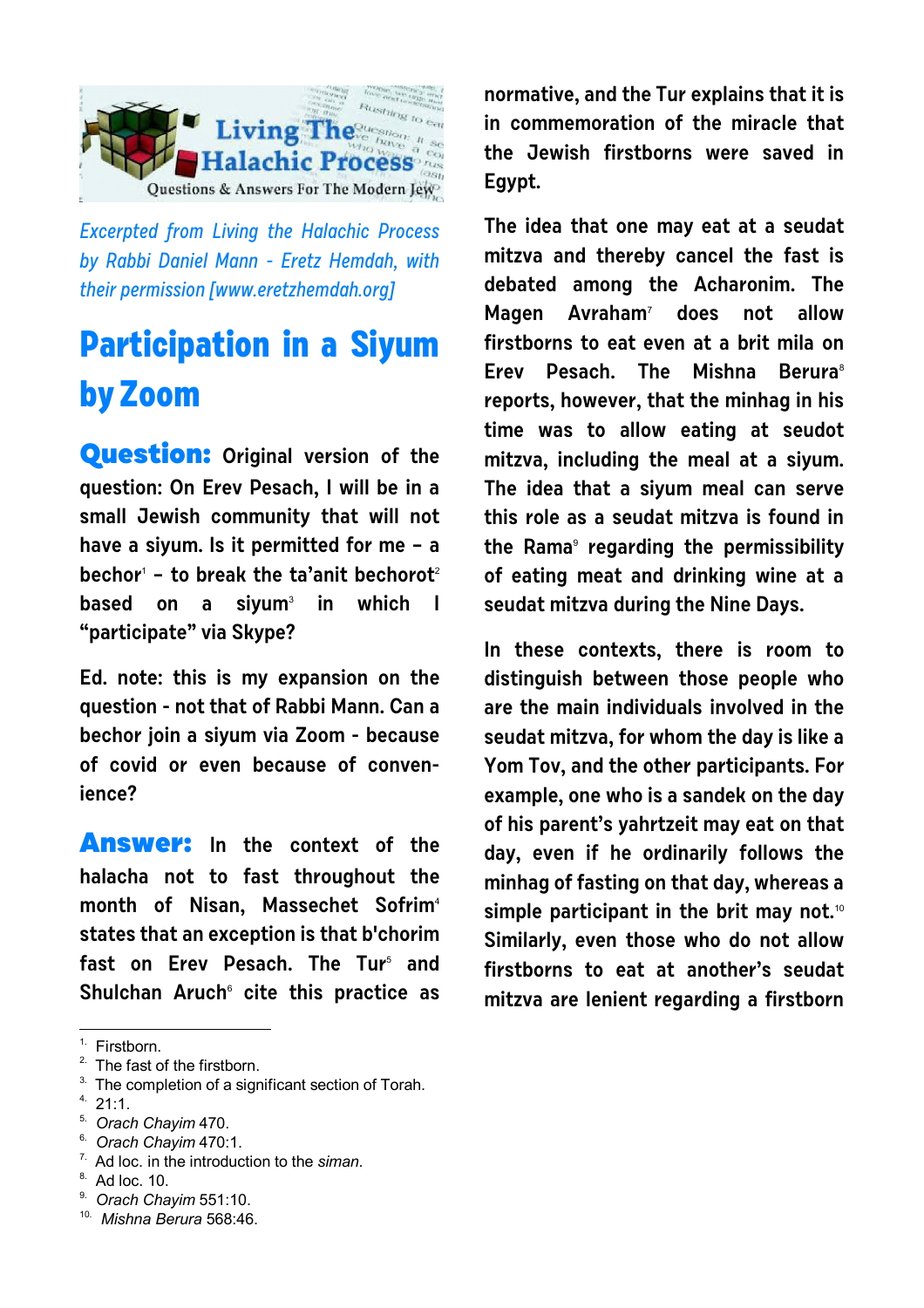**who serves as the mohel or sandek, as well as the father of the circumcised baby.**11 **In any event, the minhag is to allow all participants at a siyum to eat at the siyum's meal, and as a result, to continue eating the rest of Erev Pesach.** 

**The simple logic for this leniency is that each individual's participation makes the celebration more special, thus heightening the ba'al simcha's**12 **event. Therefore, participation in the ba'al simcha's meal is what is crucial regarding our discussion. Indeed, some allow even a firstborn who missed the siyum itself to take part in the seudat mitzva.**13 **Following the logic that it is the enhancement of the ba'al simcha's event that matters, the Minchat Yitzchak**14 **says that even the Chavot Yair,**15 **who rules that a meal held the day after the siyum was made is still considered a seudat mitzva, is discussing only a seuda in which the one who made the siyum participates.** 

**The gemara**16 **relates that Abayei was especially emotionally involved in the Torah successes of others, to the extent that he would make a party for the rabbis when a young scholar finished a masechet. Some**17 **understand that the halachic status of such a party extends** **even to one who is not present at all at the celebration of the one who finished the Torah section; the vicarious joy of all those who are happy about the siyum is equivalent to their participation in the seudat mitzva. The Minchat Yitzchak**<sup>18</sup> **writes that according to this approach (which he discourages relying upon but considers legitimate), one can be considered a "participant" in the seudat mitzva even if he does not actually eat together with the main party.**

**In most cases, it would not seem logical to consider one who "takes part" in a seudat mitzva via Skype or Zoom as being a halachic participant, certainly in regards to increasing the simcha of the one who made the siyum. However, according to the approach that anyone connected to the siyum is entitled to celebrate his happiness due to the occasion, it is at least somewhat plausible to say that witnessing the event via Skype or Zoom is sufficiently significant.** 

**A number of authorities take a surprisingly lenient approach about siyum standards for ta'anit bechorot,**<sup>19</sup> **relying heavily on the following two factors:** 

**1) The fast is only a minhag.** 

<sup>11.</sup> Ibid. 470:10.

 $12$ . The person to whom the happy event is directly related.

<sup>13.</sup> See *Teshuvot V'Hanhagot* II:210.

<sup>14.</sup> VIII:45.

<sup>15.</sup> *Shut Chavot Yair* 70.

<sup>16.</sup> *Shabbat* 118b-119a.

<sup>17.</sup> See *Az Nidberu* XII:58.

 $18.$  IX:45.

<sup>19.</sup> Including *Az Nidberu* and *Teshuvot V'Hanhagot* op. cit.; *Yabia Omer*, I, *Orach Chayim* 26, is quite stringent.